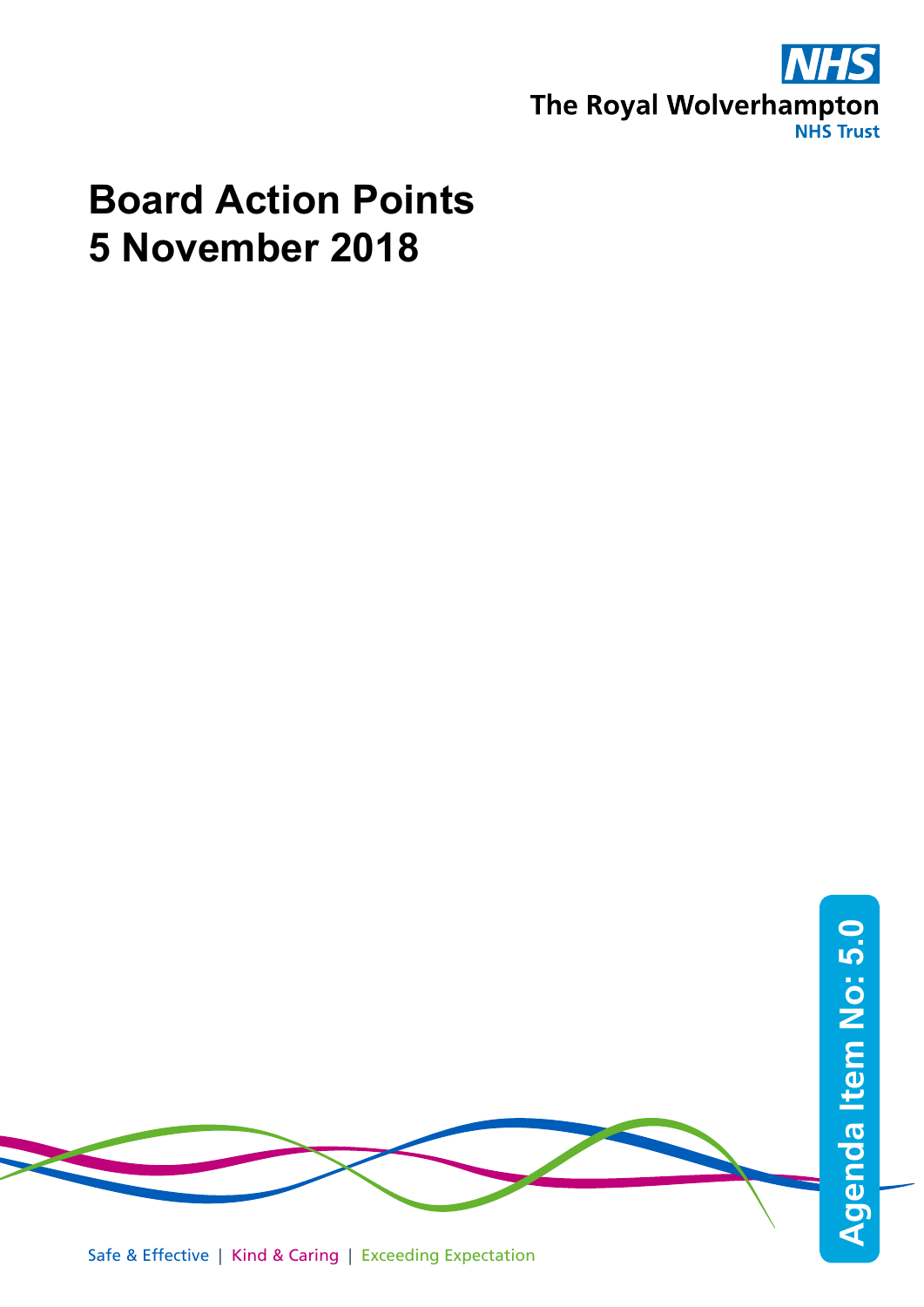## The Royal Wolverhampton NHS Trust



| <b>Trust Board Report</b>                           |                                                                                                   |  |  |  |  |  |  |
|-----------------------------------------------------|---------------------------------------------------------------------------------------------------|--|--|--|--|--|--|
| <b>Meeting Date:</b>                                | 5 November 2018                                                                                   |  |  |  |  |  |  |
| Title:                                              | <b>Board Action Points</b>                                                                        |  |  |  |  |  |  |
| <b>Executive Summary:</b>                           | This report lists the outstanding actions from previous Board meetings,                           |  |  |  |  |  |  |
|                                                     | and timescales for completion.                                                                    |  |  |  |  |  |  |
| <b>Action Requested:</b>                            | To note the actions taken, or still outstanding.                                                  |  |  |  |  |  |  |
| <b>Report of:</b>                                   | <b>Chief Executive</b>                                                                            |  |  |  |  |  |  |
| Author:                                             | <b>Keith Wilshere</b>                                                                             |  |  |  |  |  |  |
| <b>Contact Details:</b>                             | keith.wilshere1@nhs.net<br>Tel 01902 694294                                                       |  |  |  |  |  |  |
| <b>Links to Trust</b>                               | N/A                                                                                               |  |  |  |  |  |  |
| <b>Strategic Objectives</b>                         |                                                                                                   |  |  |  |  |  |  |
| <b>Resource</b>                                     | Revenue: None<br>Capital: None                                                                    |  |  |  |  |  |  |
| Implications:                                       | Workforce: None                                                                                   |  |  |  |  |  |  |
|                                                     | Funding Source: None                                                                              |  |  |  |  |  |  |
| <b>Risks: BAF/TRR</b><br>(describe risk and current | None identified                                                                                   |  |  |  |  |  |  |
| risk score)                                         |                                                                                                   |  |  |  |  |  |  |
| <b>Public or Private:</b>                           | Public                                                                                            |  |  |  |  |  |  |
| (with reasons if private)                           |                                                                                                   |  |  |  |  |  |  |
| <b>References:</b>                                  | Minutes of previous Board meetings                                                                |  |  |  |  |  |  |
| (eg from/to other committees)                       |                                                                                                   |  |  |  |  |  |  |
| Appendices/                                         | None                                                                                              |  |  |  |  |  |  |
| References/                                         |                                                                                                   |  |  |  |  |  |  |
| <b>Background Reading</b>                           |                                                                                                   |  |  |  |  |  |  |
| <b>NHS Constitution:</b><br>(How it impacts on any  | In determining this matter, the Board should have regard to the Core                              |  |  |  |  |  |  |
| decision-making)                                    | principles contained in the Constitution of:<br>Equality of treatment and access to services<br>4 |  |  |  |  |  |  |
|                                                     | 4<br>High standards of excellence and professionalism                                             |  |  |  |  |  |  |
|                                                     | 4<br>Service user preferences                                                                     |  |  |  |  |  |  |
|                                                     | Cross community working<br>⋕<br><b>Best Value</b>                                                 |  |  |  |  |  |  |
|                                                     | Accountability through local influence and scrutiny                                               |  |  |  |  |  |  |